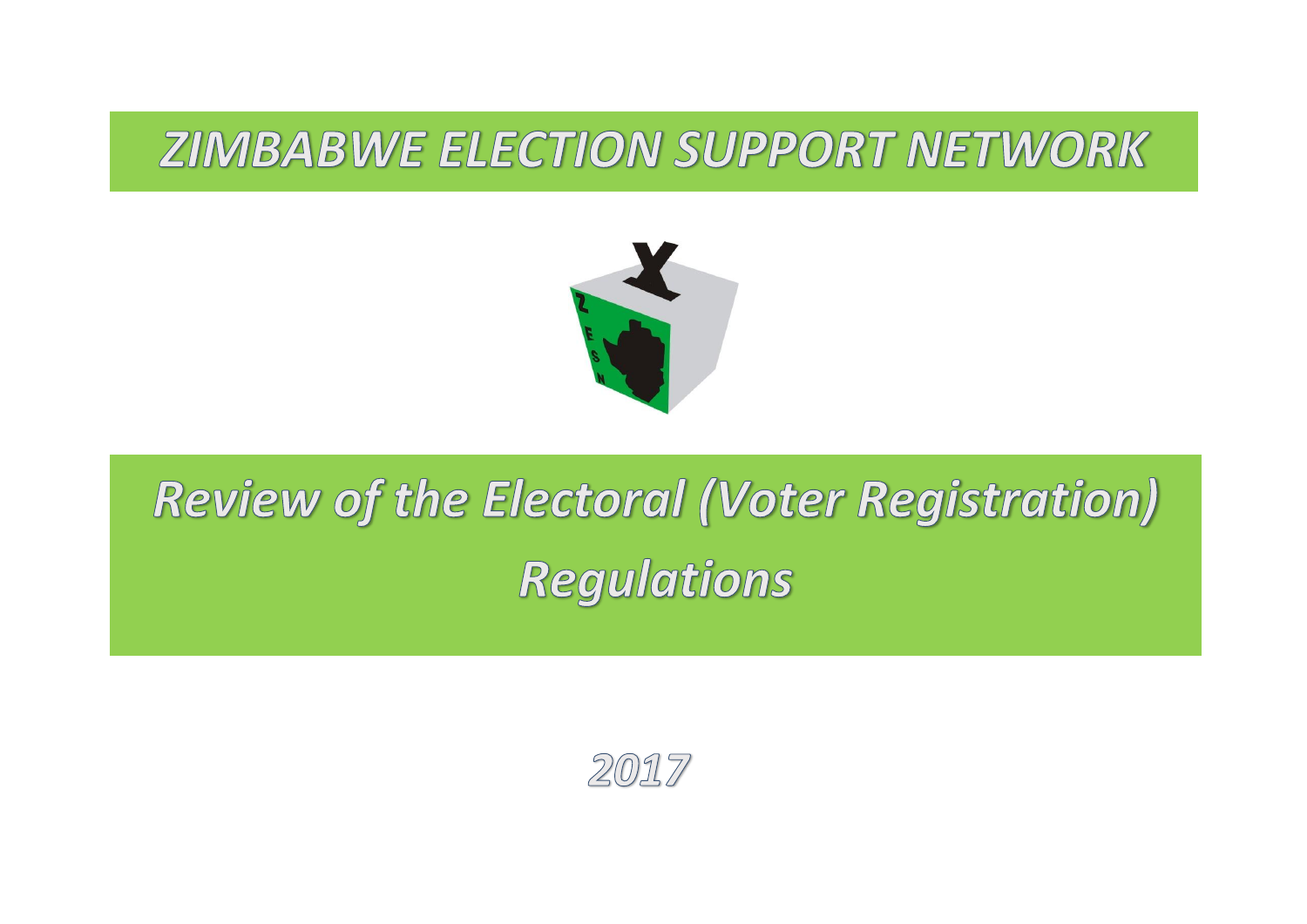#### **Introduction**

Prior to the promulgation of SI 85 of 2017 on 21 July 2017, the Zimbabwe Electoral Commission (ZEC) had shared with stakeholders the draft Electoral (Voter Registration) Regulations, 2017, in accordance with Section 192 of the Electoral Act [Chapter 2:13], for input and feedback before finalisation. ZESN submitted written submissions and made oral representations to ZEC with a view to strengthen the proposed regulations in accordance with the electoral principles in the Constitution together with the parent Act, the Electoral Act. As mentioned above ZEC has since promulgated the Electoral (Voter Registration) Regulations, 2017 via Statutory Instrument 87 of 2017. These regulations have been enacted after consultations with ZESN and other stakeholders.

The review below is therefore juxtaposing the content of the promulgated regulations against the draft regulations, in light of the submissions made to ZEC by ZESN. More specifically the review analyses the extent to which written recommendations made by ZESN have been incorporated into the promulgated regulations. In the same vain the review also evaluates the extent to which the regulations address the key issues relating to voter registration, as envisaged by the letter and spirit of the Constitution. It must be recalled that the regulations serve the purpose of giving effect to the parent Act, The Electoral Act and the Constitution by setting out a more detailed legislative framework that guarantees the holding of a free, fair and credible election.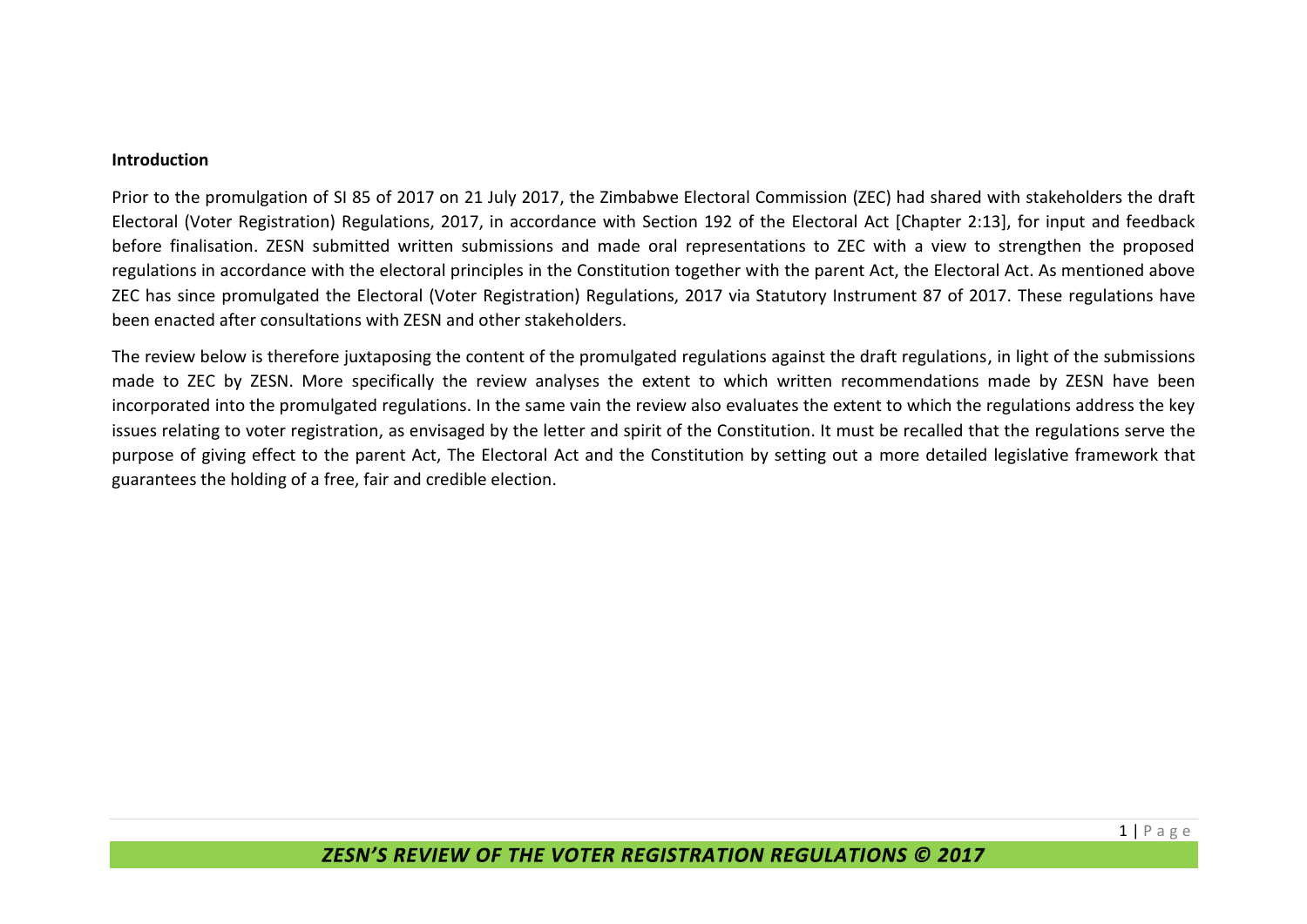## **Analysis of the Regulations**

| Sections of SI 85<br>of 2017 | <b>Summary of provisions</b>                                                                                                                                                                                                                                                                                 | <b>ZESN analysis and recommendation</b>                                                                                                                                                                                                                                                                                                                                                                                                                                                                                                                                                                                                                                                                                                                                                                                                                                                                                                                                                                                                                                                                                                                                                                                                                                                                                                                                                                                                                                                                        |
|------------------------------|--------------------------------------------------------------------------------------------------------------------------------------------------------------------------------------------------------------------------------------------------------------------------------------------------------------|----------------------------------------------------------------------------------------------------------------------------------------------------------------------------------------------------------------------------------------------------------------------------------------------------------------------------------------------------------------------------------------------------------------------------------------------------------------------------------------------------------------------------------------------------------------------------------------------------------------------------------------------------------------------------------------------------------------------------------------------------------------------------------------------------------------------------------------------------------------------------------------------------------------------------------------------------------------------------------------------------------------------------------------------------------------------------------------------------------------------------------------------------------------------------------------------------------------------------------------------------------------------------------------------------------------------------------------------------------------------------------------------------------------------------------------------------------------------------------------------------------------|
| Section 1                    | This section is the title section<br>which gives<br>the<br>name<br>to<br>regulations as :<br>Electoral<br>(Voter<br>Registration)<br>Regulations, 2017                                                                                                                                                       |                                                                                                                                                                                                                                                                                                                                                                                                                                                                                                                                                                                                                                                                                                                                                                                                                                                                                                                                                                                                                                                                                                                                                                                                                                                                                                                                                                                                                                                                                                                |
| Section 2                    | Section two is the interpretation<br>clause defining a number of the<br>unique terms that are used in the<br>regulations. It largely replicates<br>section 2 of the draft regulations.<br>Of note is the addition of<br>definitions of the following terms:<br>"residence affidavit"<br>"residence document" | Most definitions have been retained as they were in the first draft with a few more terms now<br>defined which is progressive. There is the crucial addition of the definition of the term 'residence<br>document' which provides for a number of documents that can be produced as proof of<br>residents. These documents are set out in Section 5(1) of the regulation and this is further<br>commented on, below.<br>Of concern is that ZESN had specifically urged ZEC to outline the specific features that would<br>constitute 'biometric features'. This has not been heeded and thus ZESN urges the Commission<br>to specifically provide for that, for the avoidance of doubt.<br>ZESN had also recommended that the term 'disability' be specifically defined. The<br>recommendation was for the definition to follow the broader one in the Disabled Persons Act,<br>The Constitution and international normative standards. This has not been heeded.<br>The regulations have surprisingly removed any reference to the term physical disabilities, a<br>departure from the draft regulations that provided for consideration of persons with disabilities.<br>This is as surprising as it is retrogressive.<br>The Commission is urged to revisit this issue and ensure a voter registration process that is<br>sensitive to and acknowledges rights of persons living with disabilities by specifically providing a<br>definition and ensuring they are catered for in the registration process. |

2 | P a g e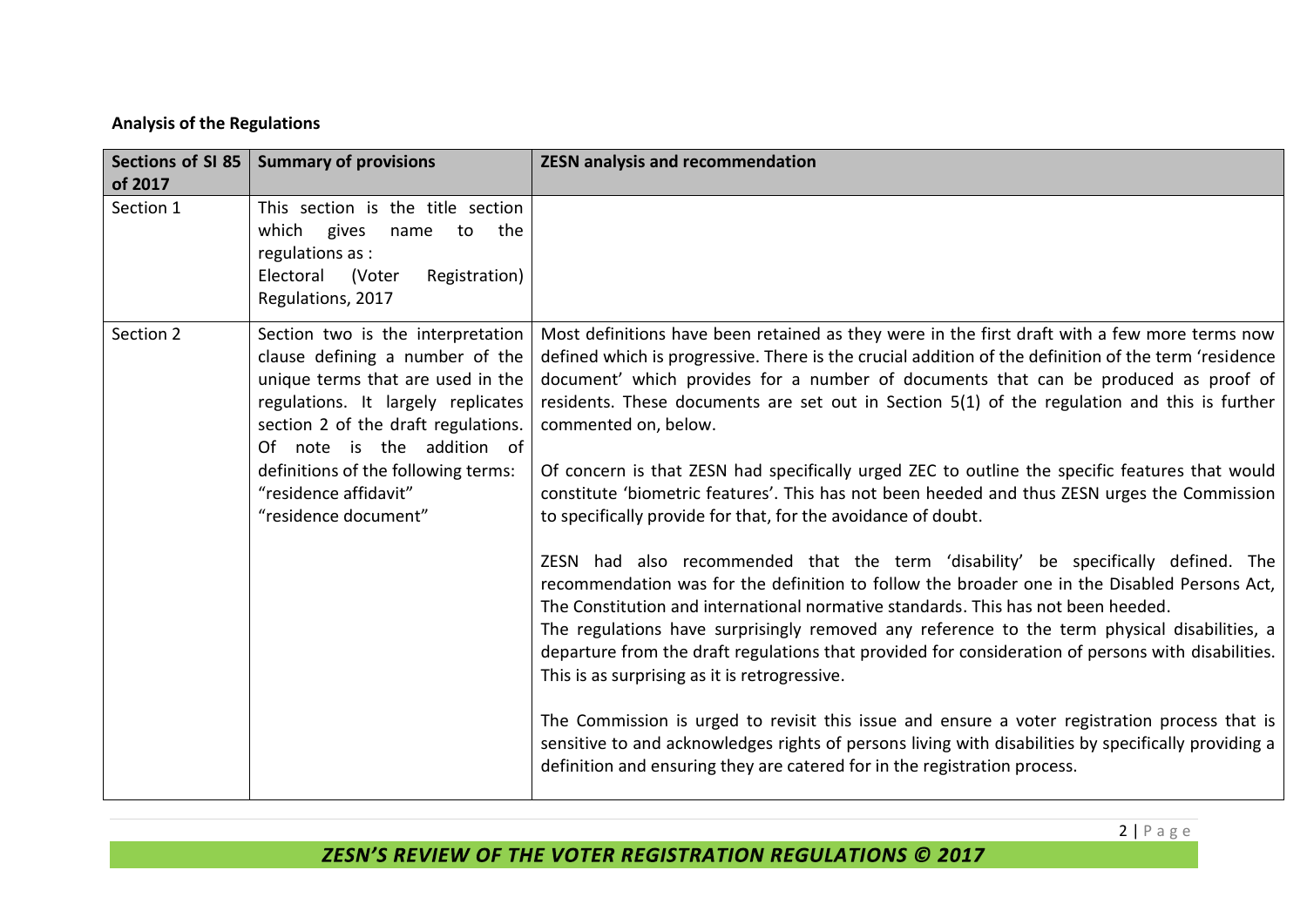| Section 3 | The section highlights the forms to<br>be used for registration, transfer,<br>objections and complaints related                                                                                                   | ZESN had pointed out that the VR1 and VR2 forms were blank in the draft regulations and<br>needed to be populated. This has since been regularised.                                                                                                                                                                                                                                                                                                                                                                                                                                                                                                                                                                                                                                                                                                                                                                                                                                                        |
|-----------|-------------------------------------------------------------------------------------------------------------------------------------------------------------------------------------------------------------------|------------------------------------------------------------------------------------------------------------------------------------------------------------------------------------------------------------------------------------------------------------------------------------------------------------------------------------------------------------------------------------------------------------------------------------------------------------------------------------------------------------------------------------------------------------------------------------------------------------------------------------------------------------------------------------------------------------------------------------------------------------------------------------------------------------------------------------------------------------------------------------------------------------------------------------------------------------------------------------------------------------|
|           | to voter registration.                                                                                                                                                                                            | In accordance with recommendations made by ZESN, the forms also now make provisions for<br>and anticipate registration of voters with disabilities.                                                                                                                                                                                                                                                                                                                                                                                                                                                                                                                                                                                                                                                                                                                                                                                                                                                        |
|           |                                                                                                                                                                                                                   | The regulations also now make provisions for the issuance of a voters' registration certificate in<br>accordance with Sec 26 of the Electoral Act as recommended by ZESN. The regulations should<br>clearly specify in what form the registration certificate will be issued.                                                                                                                                                                                                                                                                                                                                                                                                                                                                                                                                                                                                                                                                                                                              |
|           |                                                                                                                                                                                                                   | However, ZESN recommends that the registration slips contain enhanced security features to<br>deter possibilities of the fraudulent use of registrations slips.                                                                                                                                                                                                                                                                                                                                                                                                                                                                                                                                                                                                                                                                                                                                                                                                                                            |
| Section 4 | section<br>reproduces<br>This<br>the<br>previous section in the<br>draft<br>specifies<br>regulations<br>and<br>the<br>documents<br>that<br>have<br>to<br>be<br>produced to prove a potential<br>voter's identity. | As previously pointed out, the provision is consistent with the principal Act and the Constitution.                                                                                                                                                                                                                                                                                                                                                                                                                                                                                                                                                                                                                                                                                                                                                                                                                                                                                                        |
| Section 5 | This Section provides for the<br>requirements of residence in order<br>for one to be registered as a voter.<br>The person who seeks to be<br>registered should provide proof of<br>his residential address.       | The provision seeks to give effect to Section 23 of the Electoral Act and Section 2 of the fourth<br>schedule to the Constitution. There is a notable departure from the equivalent section in the<br>draft regulations. These regulations delete the reference to the word 'affirm' and substituted by<br>a new section that now requires a potential voter to provide some form of proof of residence. It<br>must be pointed out that the new section is restrictive in this sense, compared to section 5 of<br>the draft regulations which merely required a potential voter to affirm his/her residential<br>address before a voter registration officer. Section 5(1) lists at least eleven documents that may<br>be accepted as proof. On the face of, the listed documents seem wide and broad enough to<br>guarantee that any potential voter would be able to register. In circumstances where the<br>potential voter cannot produce any of the eleven documents s/he can still file an affidavit |

ZESN'S REVIEW OF THE VOTER REGISTRATION REGULATIONS © 2017

3 | P a g e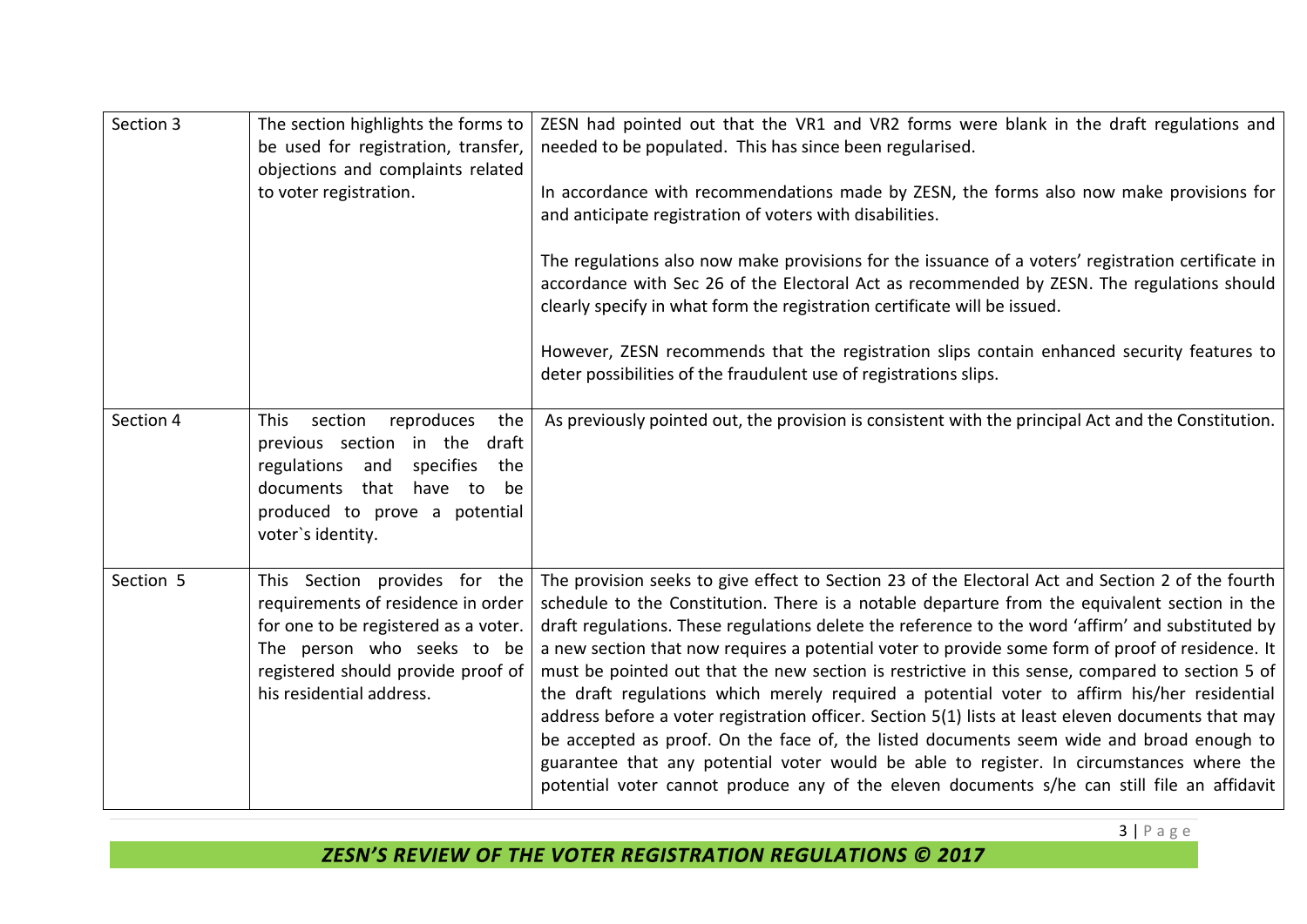|           |                                                                                                                                                                                                                                                                                                                           | confirming residence. This provision, as presently formulated, seem not to still address initial<br>concerns raised by ZESN relating to the potential disenfranchisement of potential voters based<br>on registration requirements.<br>The regulations however seem to shut the door on the diaspora vote as a person outside the<br>country would need to return and physically present themselves before a voter registration<br>officer in order to appear on the voters' roll. It is ZESN's view that the Constitution envisages the<br>Diaspora vote and accordingly the regulations must create a framework for the voter registration<br>of those outside the country and not necessarily working for government.                                                                         |
|-----------|---------------------------------------------------------------------------------------------------------------------------------------------------------------------------------------------------------------------------------------------------------------------------------------------------------------------------|--------------------------------------------------------------------------------------------------------------------------------------------------------------------------------------------------------------------------------------------------------------------------------------------------------------------------------------------------------------------------------------------------------------------------------------------------------------------------------------------------------------------------------------------------------------------------------------------------------------------------------------------------------------------------------------------------------------------------------------------------------------------------------------------------|
| Section 6 | The previous section 6 in the draft<br>regulations has been<br>largely<br>replaced and reworded by the<br>section 6 of these regulations. The<br>section now states that that, for<br>the purposes of voter registration,<br>every provincial and district office<br>of the Commission shall be a<br>registration office. | A number of issues that were captured in the draft regulations have been done away with. Of<br>particular note, was provision that related to the framework and structure of the polling stations<br>and polling areas. The spirit of the provision was to give effect to the new system of polling<br>station based voting. Section 6 of the draft regulations specifically provided for the setting up of<br>a polling station that would cater for a maximum number of 1500 persons who would constitute<br>the polling area. ZESN had observed that this provision was, in principle a good one. It however<br>recommended that the maximum threshold of number of voters to be serviced by the polling<br>station be one thousand, in accordance with regional and international standards. |
|           |                                                                                                                                                                                                                                                                                                                           | The promulgated regulations have removed any reference to this issue. This is of serious concern<br>as the issue of setting up of polling stations in a particular polling area is critical to the holding of<br>free and fair elections. It needs to be well addressed by the regulations to give clarity and<br>direction to all interested stakeholders. ZESN recommends that ZEC revisits this issue in the<br>regulations and specifically provided for it.                                                                                                                                                                                                                                                                                                                                 |
|           |                                                                                                                                                                                                                                                                                                                           | The concept of polling streams which ZESN had raised concern has been removed as<br>recommended by ZESN.                                                                                                                                                                                                                                                                                                                                                                                                                                                                                                                                                                                                                                                                                         |
|           |                                                                                                                                                                                                                                                                                                                           | The error in drafting- the repetition of Section 6(2) in the draft regulations - has been corrected<br>as suggested by ZESN.                                                                                                                                                                                                                                                                                                                                                                                                                                                                                                                                                                                                                                                                     |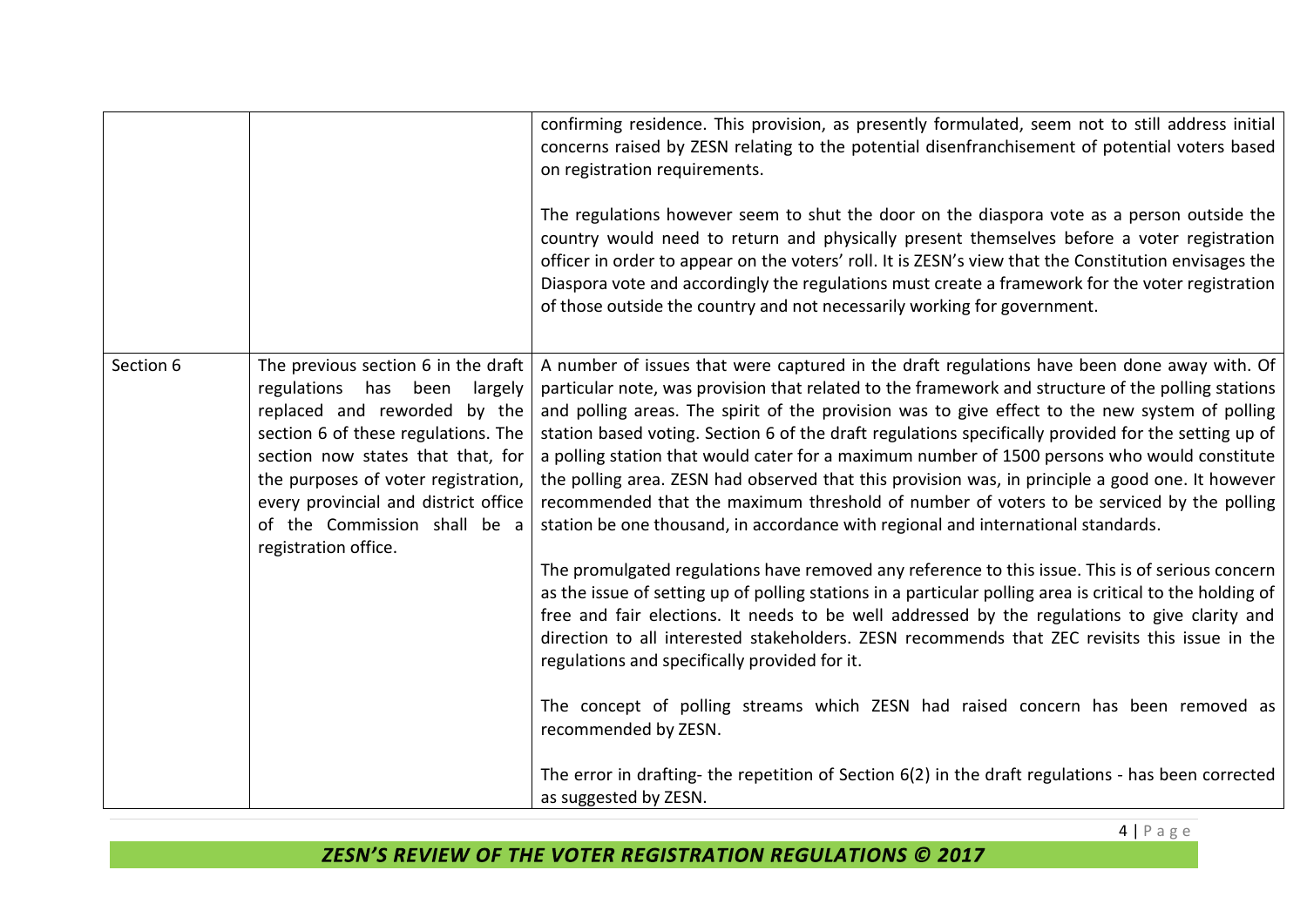|           |                                                                                                                                                  | There is concern on the language that makes it discretionary for the Commission to set up<br>mobile registration centres. The language of Section 6(2) needs to be peremptory in relation to<br>the provision of mobile registration centres, given the long distances most people living in rural<br>areas need to travel to access the ZEC provincial and district offices.                                                                                                                                                                                                                                           |
|-----------|--------------------------------------------------------------------------------------------------------------------------------------------------|-------------------------------------------------------------------------------------------------------------------------------------------------------------------------------------------------------------------------------------------------------------------------------------------------------------------------------------------------------------------------------------------------------------------------------------------------------------------------------------------------------------------------------------------------------------------------------------------------------------------------|
| Section 7 | section<br><b>This</b><br>the<br>sets<br>out<br>procedure for registration as a<br>voter.                                                        | This provision sets out the framework of registration of a claimant as a voter. The provision adds<br>a new requirement of taking a photograph of the claimant. This is in accordance with ZESN<br>recommendations.                                                                                                                                                                                                                                                                                                                                                                                                     |
|           |                                                                                                                                                  | The provision however fails to specify the biometric features that will be relied upon by the<br>Commission for registration of potential voter. As previously recommended these biometric<br>features should be specified from the outset for the avoidance of doubt.                                                                                                                                                                                                                                                                                                                                                  |
|           |                                                                                                                                                  | Despite the ZESN recommendations the regulations do not make provisions for the rights of<br>prisoners to register to vote. The Commission should also make mobile voters' registrations units<br>available for prisoners, given that the constitutional right to vote is guaranteed to every citizen.                                                                                                                                                                                                                                                                                                                  |
| Section 8 | This section vests the registration<br>officer with authority over a<br>polling<br>centre. It substitutes<br>section 11 of the draft regulations | In principle, this section is progressive to the extent it gives authority to the registration officer<br>control of persons in premises used for registration of voters. However, the section does not<br>address the concern previously raised against section 11(2) of the draft regulations where a<br>registration officer can allow persons, authorised in writing by the CEO to enter and remain in<br>the premises? The suspicion remains of persons who may come to registration centres and<br>interfere with the authority of the registration authority. The Commission should reconsider this<br>position. |
|           |                                                                                                                                                  | The regulations also introduce, for the first time, a criminal penalty for a person who "disobeys<br>an instruction of the registration officer." In terms of Section 8(2) of the regulations such a<br>person may be liable to a fine not exceeding level ten or imprisonment of up to one year or both.<br>The fine appears to be rather excessive.                                                                                                                                                                                                                                                                   |

ZESN'S REVIEW OF THE VOTER REGISTRATION REGULATIONS © 2017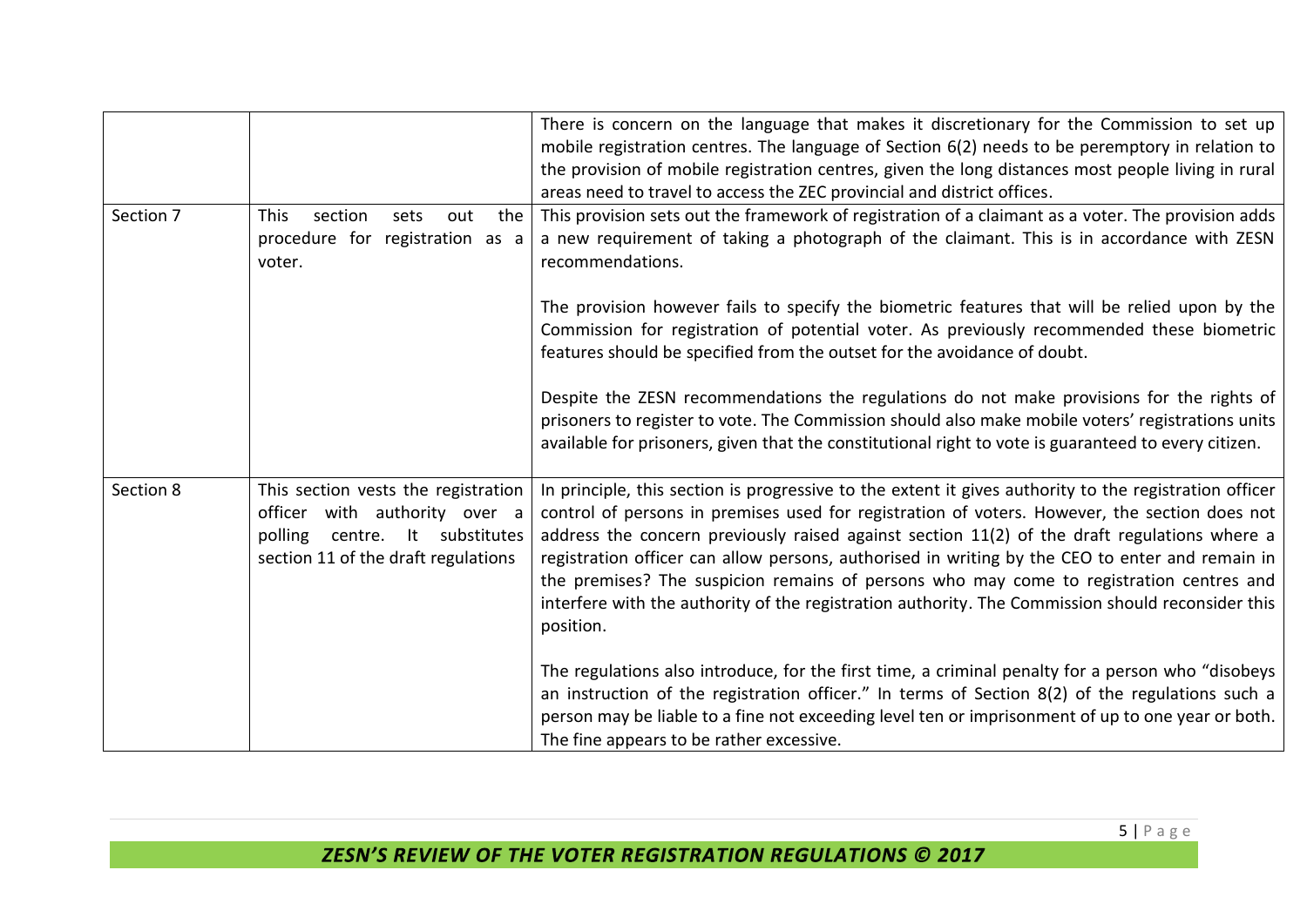| Section 9  | Section 9 of the regulations<br>replaces section 14 of the draft<br>regulations. The provision sets out<br>the information to be contained in<br>the voters' roll in respect of every<br>voter.                                                                                         | In some respects Section 9 improves on the previous section 14 of the draft regulations. It<br>incorporates some of the recommendations suggested by ZESN. Firstly the requirement of a<br>photograph as a distinctive feature has now been added as recommended by ZESN. Secondly the<br>provision on objection of registration of a voter that was contained in section 13(2) that ZESN<br>had questioned has now been removed.                                                                                                                                                                                                                          |
|------------|-----------------------------------------------------------------------------------------------------------------------------------------------------------------------------------------------------------------------------------------------------------------------------------------|------------------------------------------------------------------------------------------------------------------------------------------------------------------------------------------------------------------------------------------------------------------------------------------------------------------------------------------------------------------------------------------------------------------------------------------------------------------------------------------------------------------------------------------------------------------------------------------------------------------------------------------------------------|
|            |                                                                                                                                                                                                                                                                                         | However in some respects the regulations have ignored some of the recommendations and<br>taken a step back. The recommendation to add the middle name of the voter has been ignored.<br>The provision for noting any disability of a voter, where relevant, which was entrenched in<br>section 13(1) (c) has been removed. ZESN calls upon ZEC to rectify these provisions as they are<br>clearly retrogressive.                                                                                                                                                                                                                                           |
| Section 10 | The section provides for the<br>inspection of the voters' roll by the<br>public at the Commission's offices<br>as well as the establishment of the<br>mobile centres for inspection of<br>the voters' roll. The section<br>regurgitates what was section 14<br>of the draft regulations | The Commission ignored the two specific recommendations that were made by ZESN.<br>Firstly ZESN called upon the Commission to make provisions for the use of technologically<br>advanced methods to access the voters' roll such as online access. Secondly ZESN<br>recommended that the then Section 14(2) that mirrors section 10(2) of the regulations<br>be couched in more peremptory language instead of the current language that suggests<br>the use of mobile inspection centres as optional.<br>The recommendations are therefore repeated and should be reconsidered in the<br>regulations.                                                     |
| Section 11 | This section deals with the process<br>of certification of the voters' roll<br>by the Chief Elections Officer                                                                                                                                                                           | This provision is progressive to the extent it ensures that an official voters' roll that will<br>be used for an election is certified as such before the actual election. Interested parties<br>would be able to know the voters' roll upon which the election will be based upon.<br>However, of concern is the sharp departure of the provisions of these regulations from<br>what was set out in sections 20 and 21 of the draft regulations. The draft regulations<br>contained specific progressive provisions that placed an obligation on the CEO to deal<br>with removal of duplications and also clean the voters' roll of persons that may have |

6 | P a g e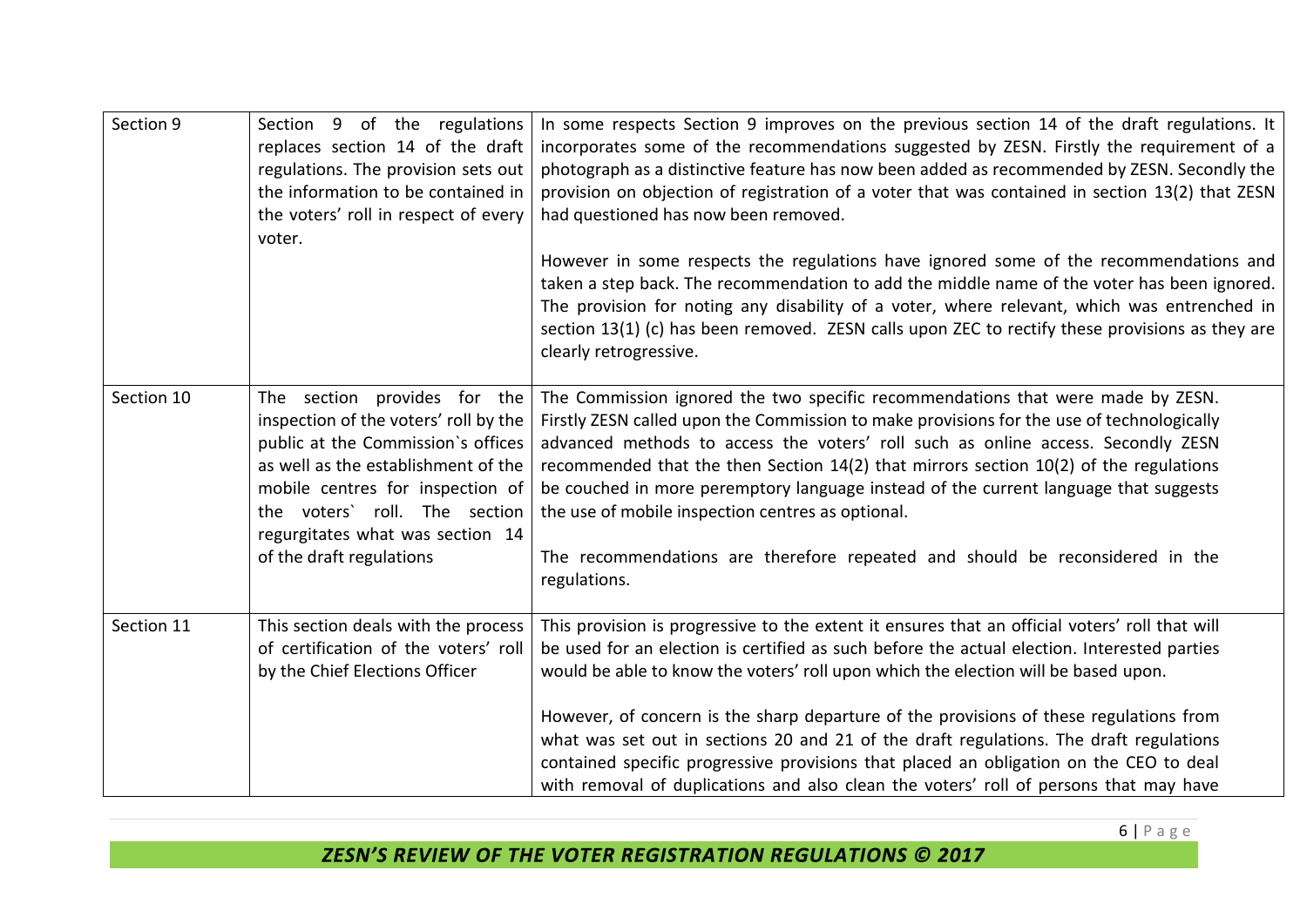|            |                                                                                                                         | passed on but still appeared on the roll. Any reference to de-duplication and cleaning of<br>the voters' roll has now been removed from the gazetted regulations in what is clearly a<br>retrogressive step.                                                                                                                                                                                                                                                                                                      |
|------------|-------------------------------------------------------------------------------------------------------------------------|-------------------------------------------------------------------------------------------------------------------------------------------------------------------------------------------------------------------------------------------------------------------------------------------------------------------------------------------------------------------------------------------------------------------------------------------------------------------------------------------------------------------|
|            |                                                                                                                         | Given the challenges around the accuracy of the voters' roll already observed in the just-<br>held by-elections, it is critical that provisions relating to the de-duplication processes be<br>restored in the regulations clearly setting out the obligation of the Commission to<br>guarantee an accurate voters' roll.                                                                                                                                                                                         |
| Section 12 | This section prescribes the costs<br>for purchasing the voters roll,<br>maps for polling area, ward or<br>constituency. | Despite a previous recommendation to reduce the prescribed costs for the voters' roll, maps for<br>polling areas, wards or constituencies, the regulations have largely retained the figures as they<br>were in the draft regulations. The major concern remains the pricing regime set out in the<br>regulations which is clearly exorbitant. Public information should be easily and readily accessible<br>in term of Section 62 of the Constitution.                                                           |
|            |                                                                                                                         | As previously pointed out, the enactment of prohibitive charges is clearly against the spirit of the<br>Constitution, especially where this relates to access to information related to key national<br>process such as a general election.                                                                                                                                                                                                                                                                       |
|            |                                                                                                                         | It is recommended that the prescribed fees in Section 12 be revised downwards.                                                                                                                                                                                                                                                                                                                                                                                                                                    |
|            |                                                                                                                         | Another issue of concern is the provision in Section 12 that anyone seeking to have access to the<br>voters' roll and electoral maps should apply to the Chief Elections Officer who is based at the ZEC<br>headquarters in Harare. This seems to suggest centralisation of the whole process of access to<br>information which would be cumbersome and against the spirit of the Constitution. It is<br>suggested that the request be decentralised to the provincial and district offices of the<br>Commission. |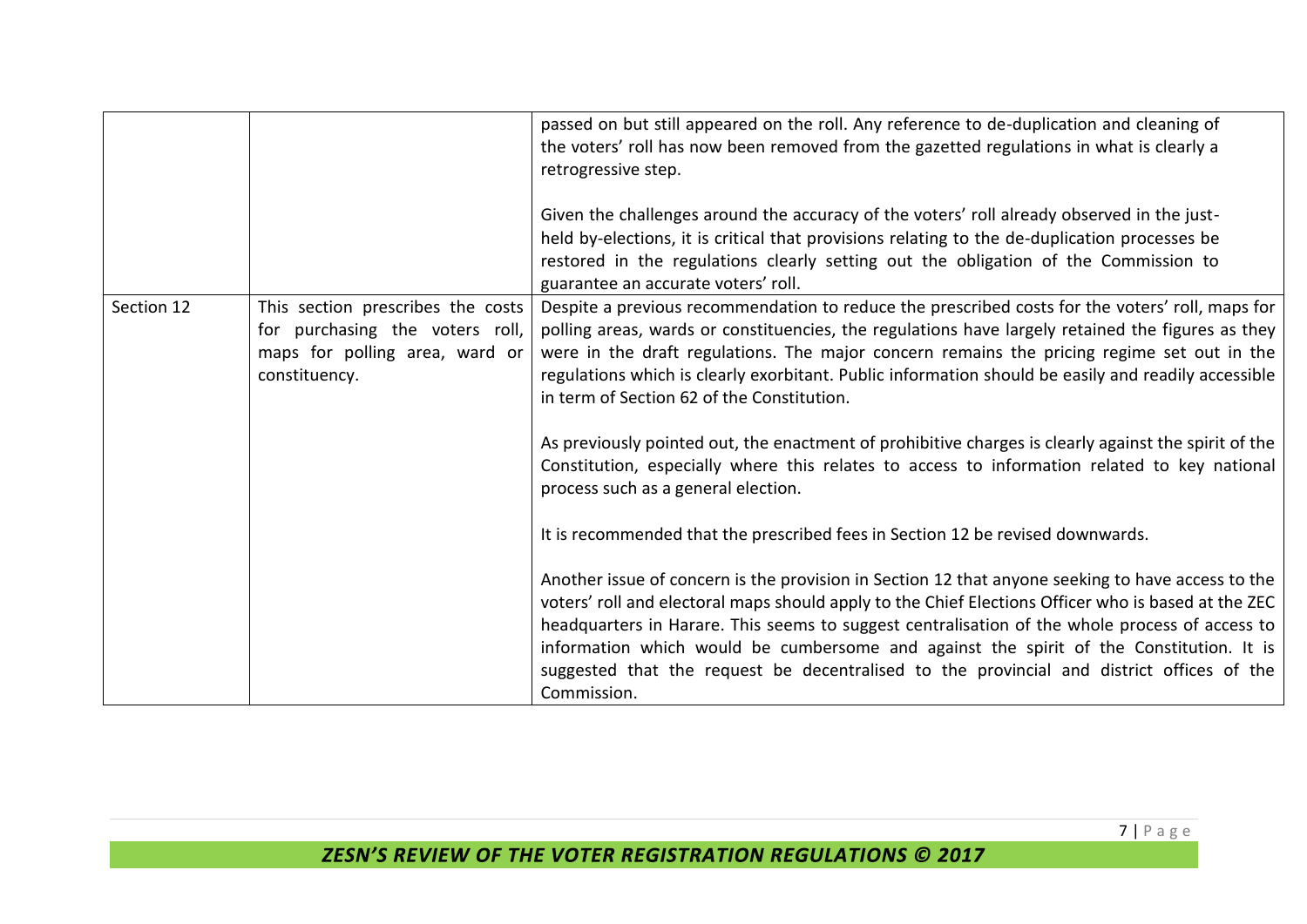#### **Gaps in the regulations**

Some issues that have been raised by ZESN have been entirely ignored in these promulgations. These issues (set out below) should be considered:

- o The Electoral Regulations should provide for ZEC to collect and analyse baseline data that informs how many voters the Commission will be targeting for the voter registration processes. This information should be availed to electoral stakeholders as it is critical.
- o The Regulations should specify the steps for the voter registration exercise including key processes such as the Biometric Voter Registration (BVR) equipment tendering and procurement. Procurement is one of the most critical steps in BVR deployment therefore the Regulations should ensure that adequate time is allocated for it and that the process is open to a public tender process and public scrutiny of the decision-making process and engagement of the service provider.
- o The Regulations should provide for the need for ZEC to conduct comprehensive stakeholder consultations with political parties, the media and CSOs on pertinent information on the BVR system such as feasibility and administrative procedures to enhance accountability, confidence and trust.
- o The Regulations should ensure that readable, analyzable and up to date election information is availed at the finest possible level of detail such as copies of voters' rolls at the polling station level. The provision of analyzable electoral information at the granular level is essential for promoting transparency and accountability.
- $\circ$  The Regulations should include provisions that allow for the inclusion of young voters who will turn 18 in 2018
- o The Regulations should provide for the training of registration staff on all processes, procedures and laws pertaining to the compilation of the voters' rolls before and during the voter registration process.
- o Provisions should be made in the Regulations with regards to the establishment of voter registration centres specifying the general locations where registration centres shall be established and not established e.g. army barracks or chiefs' homesteads. Citing of registration centers should be in consultation with electoral stakeholders such as electoral contestants.
- $\circ$  The procedures for voter registration inside the voter registration centres must be clearly spelt out in the Regulations. For instance the BVR kits and other equipment that will be used during registration should be clearly identified.

## **ZESN'S REVIEW OF THE VOTER REGISTRATION REGULATIONS © 2017**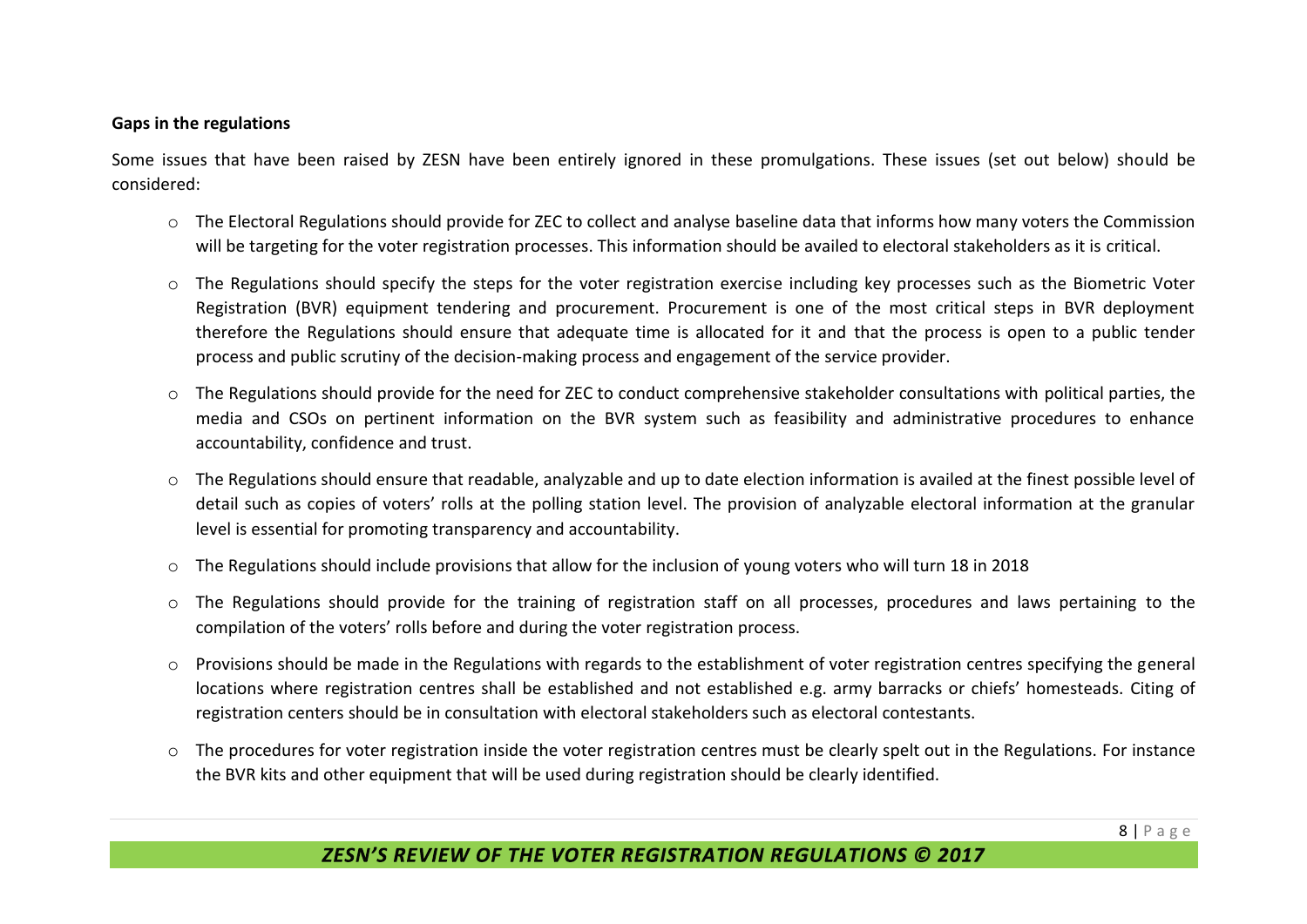- $\circ$  ZEC should consider adding to the regulations, provisions for the display of the provisional and final updated voters' rolls outside of registration centers and polling stations.
- o The Regulations should list persons allowed to be in the registration centres during the registration centres e.g. voter registration officers, members of the Commission, voter registration political party agents, duly accredited observers and media practitioners.
- o The Electoral Regulations should clearly specify whether citizens with national identity documents with the classification 'alien' will be eligible to register.
- $\circ$  The Regulation should unpack the Section 67 (3) of the Constitution which provides for the right to vote by all eligible Zimbabweans. They should provide for how all classes of registered voters should cast their vote including those not in their constituencies.
- o Mechanisms should be provided for in the Regulations to ensure that prisoners, those in hospitals especially hospital staff, nurses and doctors, police, election officials and others who will be on duty on Election Day can exercise their right to vote.
- o The Regulations should specify how individuals who are privy to postal voting will be registered as voters.
- o The Regulations should clearly specify the role of ICTs in the voter registration process and data security mechanisms to ensure the privacy of personal information.
- o The Regulations should provide mechanisms for the electorate to check their registration status e.g. through the integration of SMS systems into the voters' roll to enable citizens to verify their registration status via SMS or secure web based applications.
- $\circ$  In order to instill trust in the process the Regulations should stipulate penalties for offences by voter registration staff relating to visibility, forgery, falsification and fraudulent destruction of voter registration materials e.g. Voter registration kits, computers or any other equipment.
- o In addition, issues of forced entries, possession of forged or false documents or refusal to leave premises when required, intimidation, violence and threats to eligible voters should all be addressed in the Regulations with specified punitive measures.
- $\circ$  The Regulations should provide for clear roles of political party agents and observers for each registration centre within the polling district for the purpose of enhancing transparency, trust, confidence and accountability in the process.